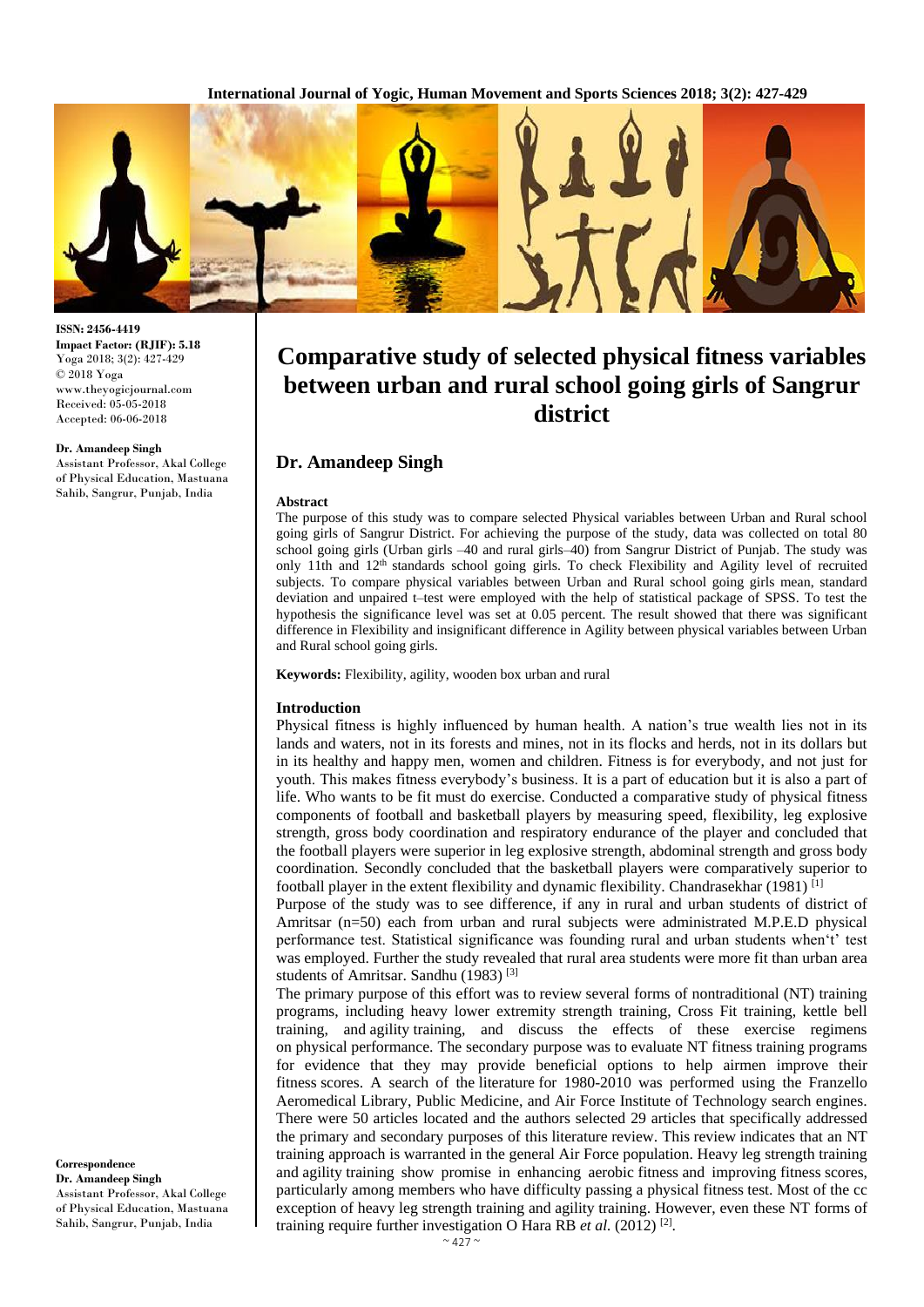International Journal of Yogic, Human Movement and Sports Sciences

### **Methodology and Procedure**

The present research was entitled as "Comparison of selected Physical variables between Urban and Rural school going girls. To achieve this purpose total 80 school going girls (Urban girls –40 and rural girls–40) from Sangrur District of Punjab. The study was only  $11<sup>th</sup>$  and  $12<sup>th</sup>$  standards school going girls. To check Flexibility and Agility level of recruited

subjects. After the collection of relevant data, it was processed and analyzed with descriptive statistics. To compare the subjects mean, standard deviation and unpaired ttest was employed with the help of statistical package of SPSS. The significance level was set at 0.05 percent.

### **Flexibility**

**Table 1:** Mean and Standard Deviation of Flexibility Level of urban and Rural School Going Girls

| Group             |    | Mean |      | Standard deviation Standard error mean | t-value |  |  |  |
|-------------------|----|------|------|----------------------------------------|---------|--|--|--|
| Urban area        | 40 | 3.25 | 4.75 |                                        |         |  |  |  |
| Rural area        | 40 |      | 4.90 | 0.78                                   | 2.7813  |  |  |  |
| $t.05(78) = 1.99$ |    |      |      |                                        |         |  |  |  |

The table & figure 1. shows that the mean and standard deviation values with regard to urban school girls on variables Flexibility were recorded as 3.25 and 4.75 respectively where as in case of rural school going girls the same were recorded

as 6.25 and 4.90 respectively. There were significant differences between urban and rural school girls in the variables of Flexibility, where rural girls are superior than urban school going girls at.05 level.



**Fig 1:** Mean and standard deviation of selected flexibity variable of urban area and rural area

## **Agility**

**Table 2:** Mean and standard deviation of agility level of urban and rural school going girls

| Group              | N  | Mean    | <b>Standard deviation</b> | <b>Standard error mean</b> | t-value |  |  |  |
|--------------------|----|---------|---------------------------|----------------------------|---------|--|--|--|
| Urban area         | 40 | 10.9122 | 0.7112                    | 0.1125                     |         |  |  |  |
| Rural area         | 40 | 10.8350 | 0.9250                    | 0.1463                     | 0.4187  |  |  |  |
| t.05 $(78) = 1.99$ |    |         |                           |                            |         |  |  |  |

The table & figure 2 shows that the mean and standard deviation values with regard to urban going girls on variables Agility were recorded as 10.9122 and 0.7112 respectively where as in case of rural school going girls the same were recorded as 10.8350 and 0.9250 respectively. There were insignificant difference between urban and rural school going girls in the variables of Agility, where urban students are best than rural school going girls at.05 level.



**Fig 2:** Mean and standard deviation of agility level of urban and rural school going girls